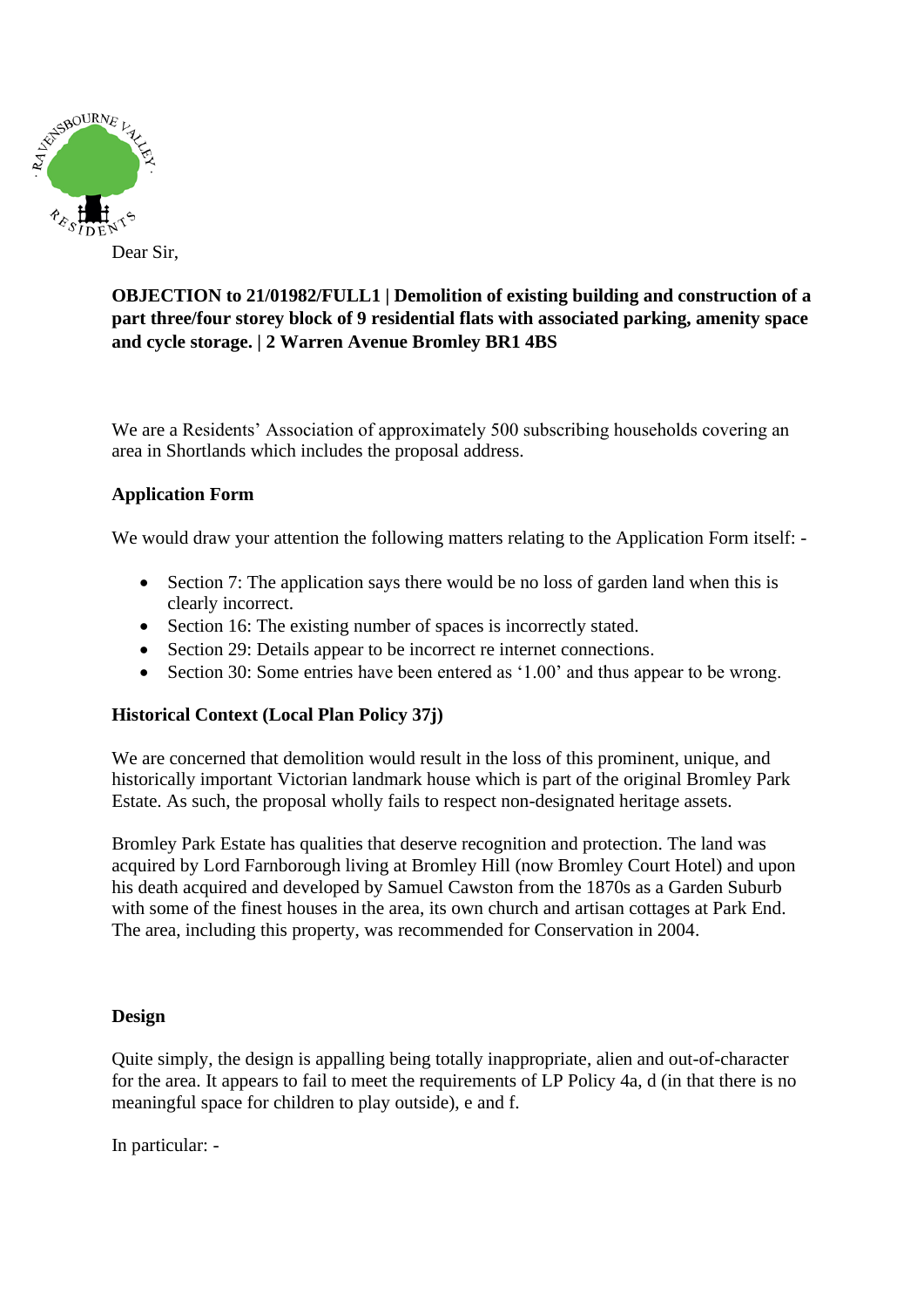- There are no purpose-built flats in the vicinity;
- There are no 4 storey buildings nearby the vast majority are actually 2 storey;
- The highly visible site would mean that an insensitive design would seriously harm the street scene; and,
- The design is banal and completely out of keeping with, and alien to, the vernacular.

Whilst the developer claims that: -

"The proposed materials will be in keeping with local finishes and detailed to suit the proposed form. (DAS p19)"

the abundant use of glass is not found anywhere in the vicinity.



*12 Warren Avenue is a highly visible and sensitive site*

Given the importance, visibility and sensitivity of the site, a block of flats designed to look like a single house, or a pair of semis, would be much more appropriate than the proposed bland and insensitive design. A good example would be 61 The Avenue (visible from Downs Hill) which is currently being built. Here, several flats have been disguised as two large houses.



*2 61 The Avenue under construction comprising flats disguised as houses*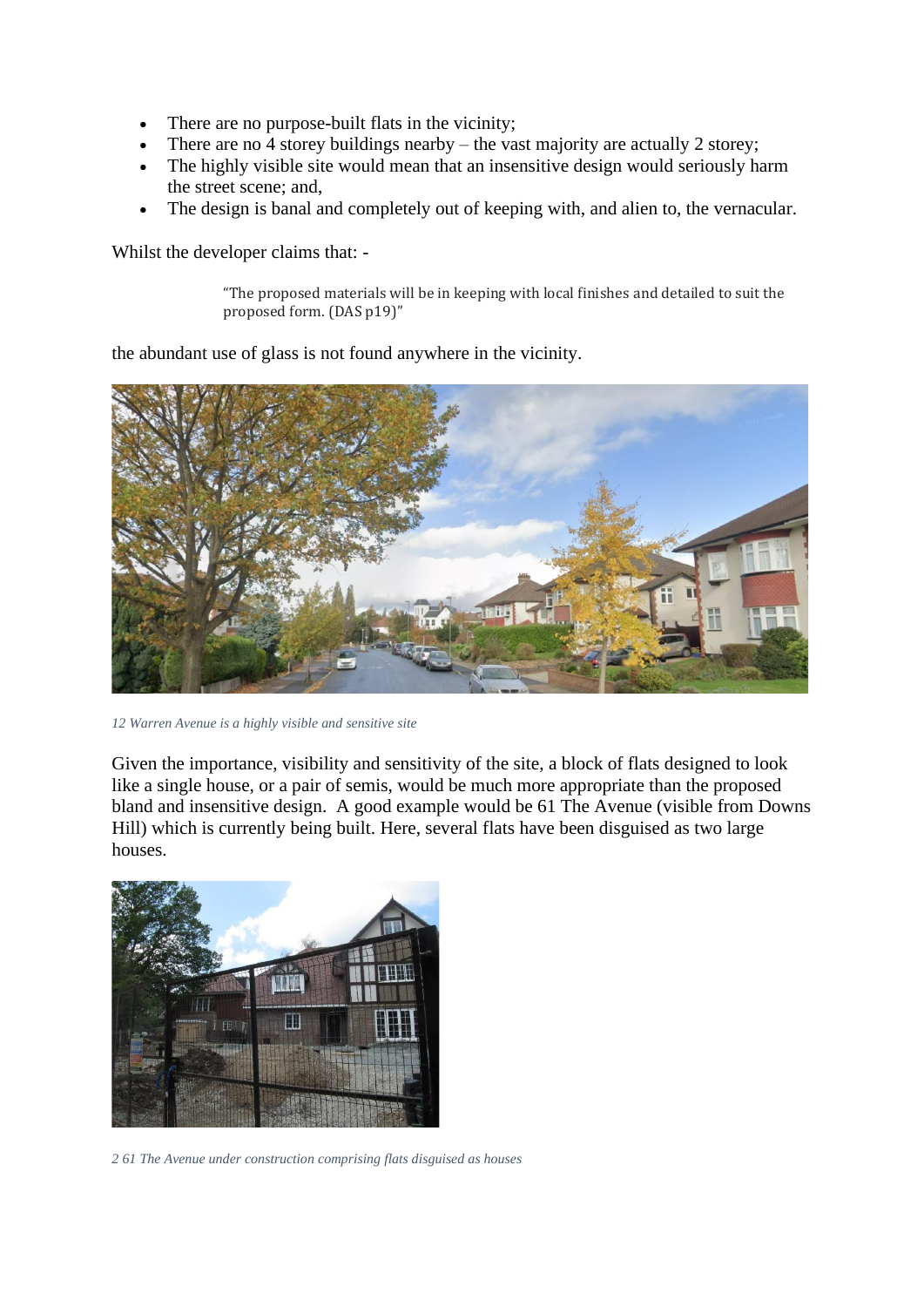## **Backland and Garden Land Development**

The development appears to fail to meet LP policy 3a, b and d.

## **Footprint**

The footprint of the proposal would be substantially increased with most of the site given over to hard surfaces. There would be minimal garden, if it could be called that.

The building itself would significantly overstep the existing building line to the south and west (Bromley Avenue and Warren Avenue respectively) and at its worst, the balconies would almost be in touching distance of the pavement. The development would be a massive intrusion in the street scene for this reason alone. See below: top left dashed grey square is a balcony very close to the pavement.



The front of the building would be much closer to Bromley Avenue than other houses as each house in the road steps back in turn from the building line to maintain a distance from Bromley Avenue. The same is true for Warren Avenue, in that the existing building line would be overstepped. With 4 storeys so close to the pavement, there would be a profound sense of overbearing, intrusion, and dominance in the street scene.



*3Artist's impression showing how close balconies are to the pavement*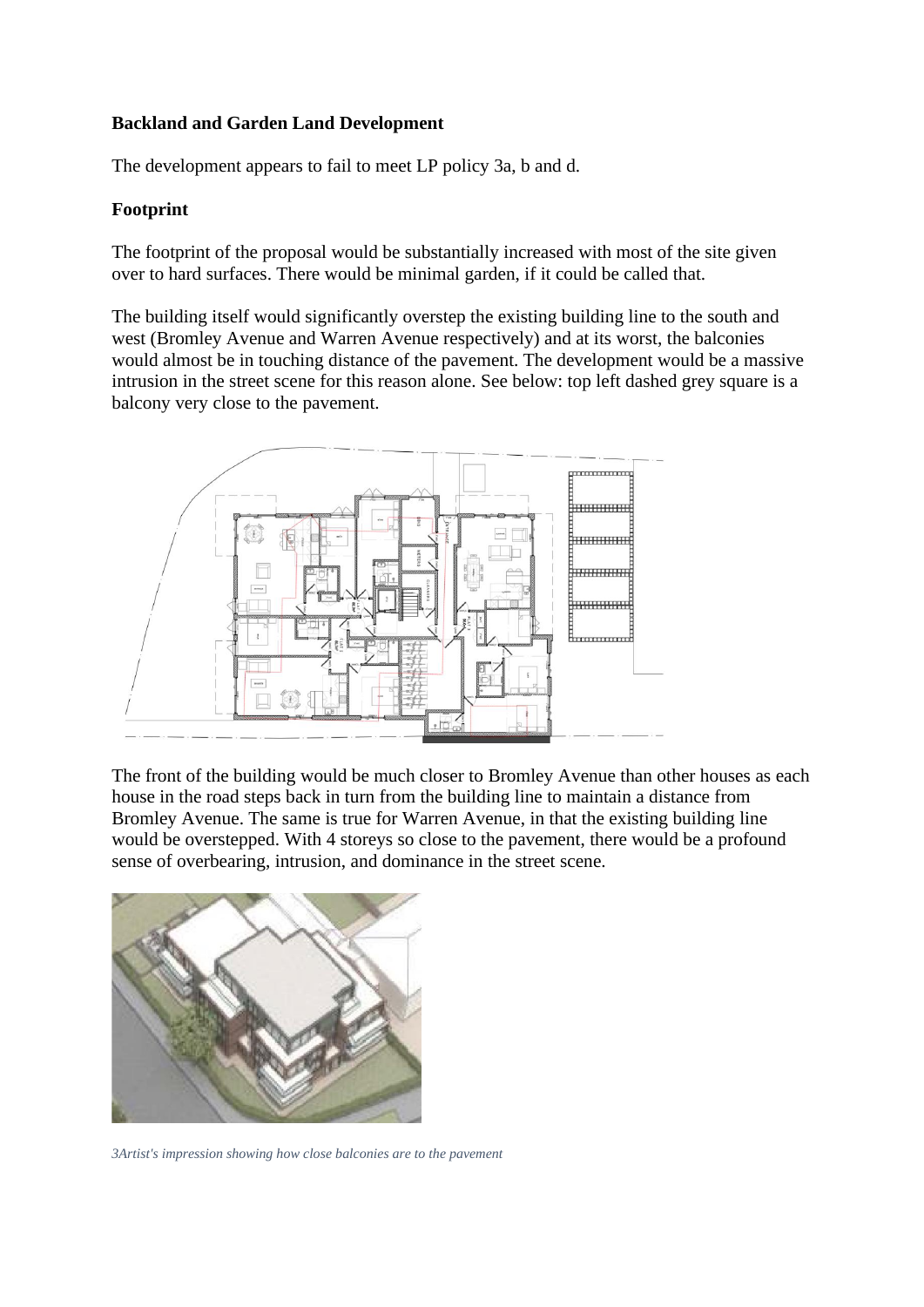## **Neighbour's amenity**

With many frequently used rooms looking down, across and into the garden of 38 Bromley Avenue, there would be a significant loss of privacy and sense of over-looking. Furthermore, the rearmost 3 storey projection of the proposal would lead to a sense of domination and oppression for users of the rear garden of 38. In addition, significant loss of sunlight to the garden would result.

Opposite, at No 35 Bromley Avenue, the amenity of this property would be harmed as the private rear and side gardens would be overlooked by balconies including at  $3<sup>rd</sup>$  floor level.

#### **Side space**

Policy 8 of Bromley's Local Plan requires there to be at least 1m side space between the proposal and the boundary and possibly more in all the circumstances. With an eastern flank rising to 3 storeys, we believe a greater separation than that proposed is necessary between the proposal and 38 Bromley Avenue to avoid the creation of a cramped appearance.

#### **Landscaping**

The concern here is that there is simply no space for any meaningful landscaping to break up the massive impact this huge building would have on the street scene. At the current time, no formal details of a landscaping scheme have been provided which might, in itself, say something. Three of the trees that are shown (below) overlap or abut balconies/windows which would result in pressure from proposed occupiers to fell them further reducing screening.

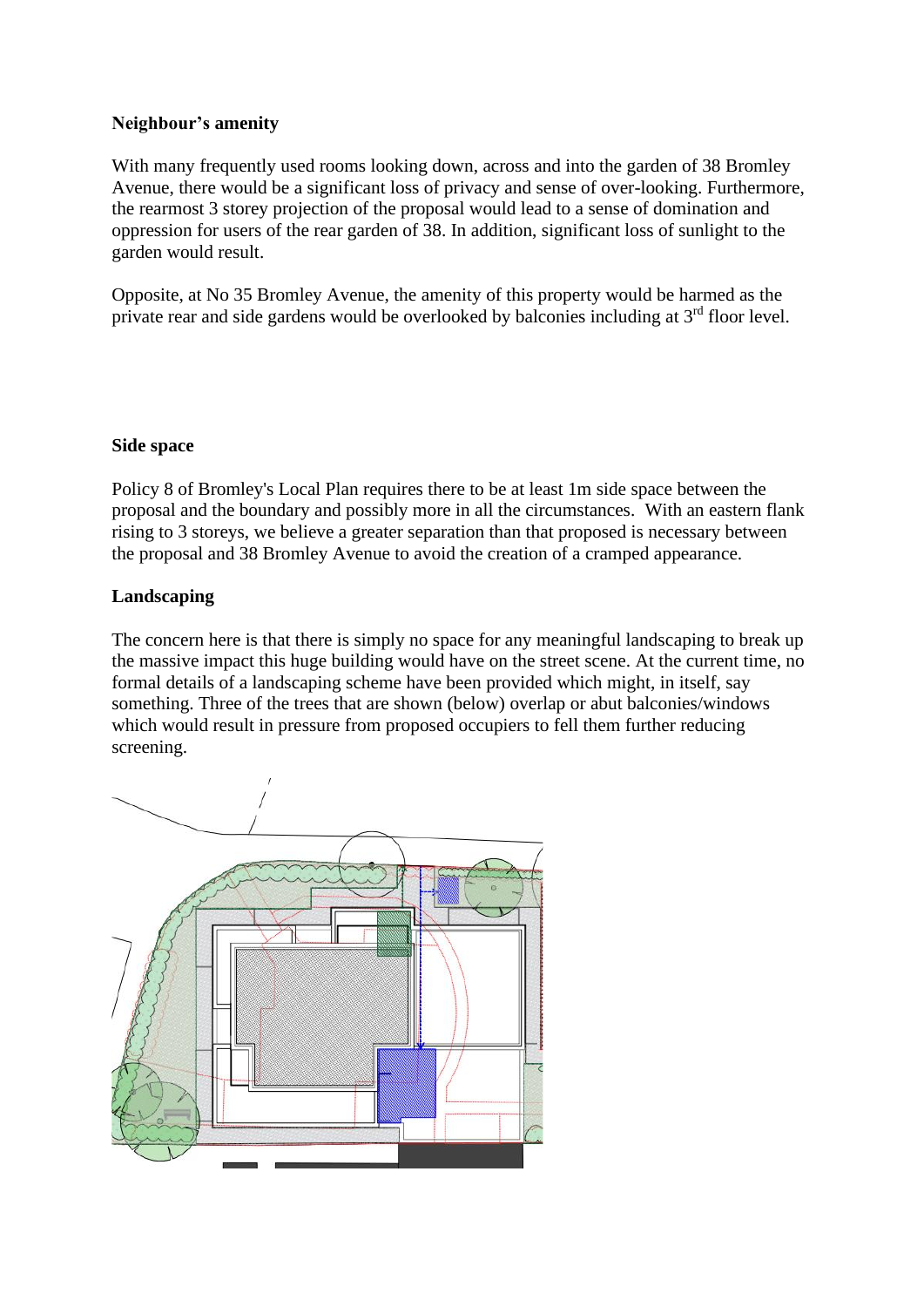Further, the DAS is misleading as it indicates soft landscaping in the public realm that simply does not exist.

## Landscaping of the car park

A particular concern is that the rear garden would be turned into a large carpark, wholly out of character with Warren Avenue. For fully two thirds of the carpark, no screening is provided at all: -



We are concerned, too, that the bushes conveniently ringed above are likely to be flattened by cars as they park, further reducing any landscaping. This can be seen to be happening at 113 Foxgrove Road. The shrubs should have covered the full width and height shown but were/are continually inhibited in their growth by vehicle damage.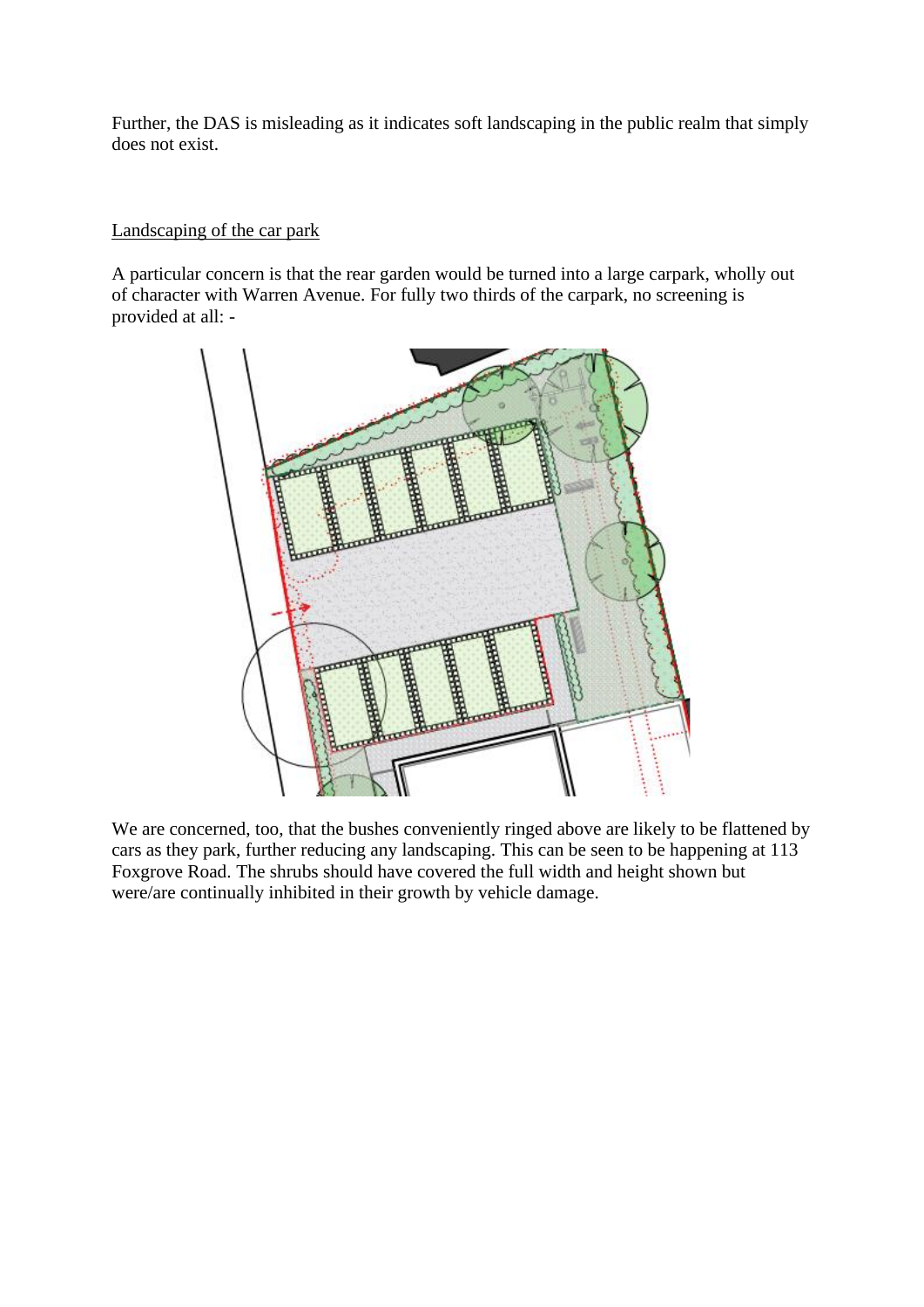



A proposed nearby development, dismissed at Appeal, which would have had prominent parking, was commented upon by an Inspector as follows: -

"This element of the proposal would introduce an extensive area of hard standing to accommodate the parking. The prominent location and the number of formal parking bays proposed would also be at odds with the general character and appearance of the frontage to the residential properties along Oaklands Drive [*sic*]. I share the concerns raised by the Ravensbourne Valley Preservation Society that this arrangement would have a materially harmful effect on the overall street scene."

Appeal Ref: APP/G5180/W/14/3000441 Oakdene, Oaklands Road, Bromley BR1 3SL. DC/14/01844/FULL1

#### **Height**

The height of the proposal would be nominally the same as the existing turret. However, this height would be extended for most of the width and depth of the building, rather than just the turret. The height, and the fact that the building would provide 4 storeys of accommodation, is wholly uncharacteristic in the surrounding area and would lead to a profound sense of dominance and overbearing for this very sensitive and highly visible location.

Further, we are concerned that the roof height may be further raised by the installation of a lift over-run which is not shown in the plans. The lift is shown servicing the top floor which suggests machinery must go above this. Similarly, we are concerned about the prospect of roof safety railings as these, along with the over-run, would be highly visible and intrusive in the street scene.